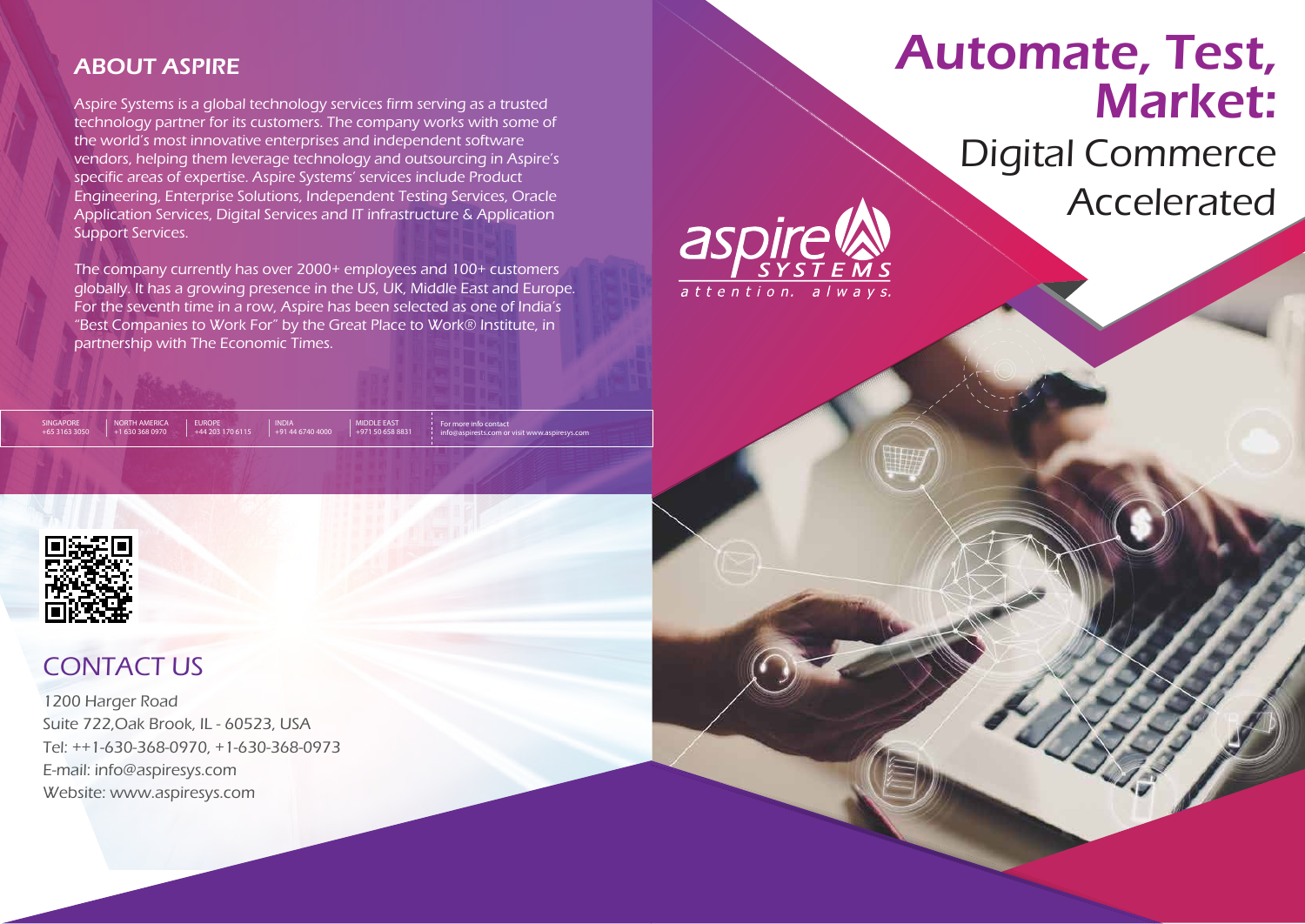2

Retail is evolving at breakneck speed. Success in the retail world requires paying attention to trends and delivering seamless end-to-end digital assurance to customers. It is now imperative for retailers to consistently update and improve their applications and meet aggressive go-live timelines by speeding QA processes. Enterprises, therefore, seek a Common Automation Framework that can support diverse applications and technologies so as to expedite time to market and meet changing customer demands more quickly.

Aspire's DCqaf (Digital Commerce quality automation framework) has driven test automation success for Fortune 500 retailers. It is a robust, comprehensive framework that accelerates digital commerce by automating testing of digital commerce and POS applications. DCqaf helps you stay ahead in retail industry by:

Here are a few key features that make DCqaf the right automation platform for retail testing:

A robust, flexible and extensible framework, DCqaf helps retailers meet the challenges related to rapid application testing in a dynamic business scenario. Its main advantages include:



### **Faster Time to Market**

**3 Comprehensive Test Reports**<br>Provides easy to interpret, customizable test reports delivered straight to the stakeholder's inbox.

**4 Continuous Integration**<br>Integrates with intelligent open source tool Jenkins, enabling quicker execution and turnaround.

Supports frequent functionality changes by allowing quick and easy script modifications.

Providing modular reusability and flexibility.



Enabling seamless testing across multiple environments.

Ensuring your quality standards remain high, while rapidly delivering exciting new features that help you meet changing consumer demands quickly.

# **DCqaf Framework**



Key Features

# Flexible, Easy to Maintain

Seamless integration with SauceLabs/BrowserStack (Cloud based Platform for browsers and mobile devices), and various 3rd party digital commerce tools offering fraud management, taxation

calculation etc.

## **The DCgaf Advantage**

Up to 90% reduction in regression cycle time. Shorter regression cycles and improved test execution productivity significantly reduce time to market.



### 5 Rapid 3rd Party Integration

Over 15% reduction in maintenance costs due to increased flexibility.



### Lower Maintenance Costs

Enables repeatability & reusability to provide better quality at a much lower cost. Yields up to 30% greater returns on Test Automation.



### Lower TCO, Higher ROI:

Uses BDD approach to script test cases in English language, allowing all stakeholders to stay on the same page.



### Enhanced Collaboration

Integrates systems by bridging gaps between digital commerce and POS testing for brick and mortar retailers.

### Bridging Silos, Integrating Systems

Supports test automation on diverse sets of browsers/versions/devices and multiple POS configurations.

### Cross Browser & Cross Device Testing

1